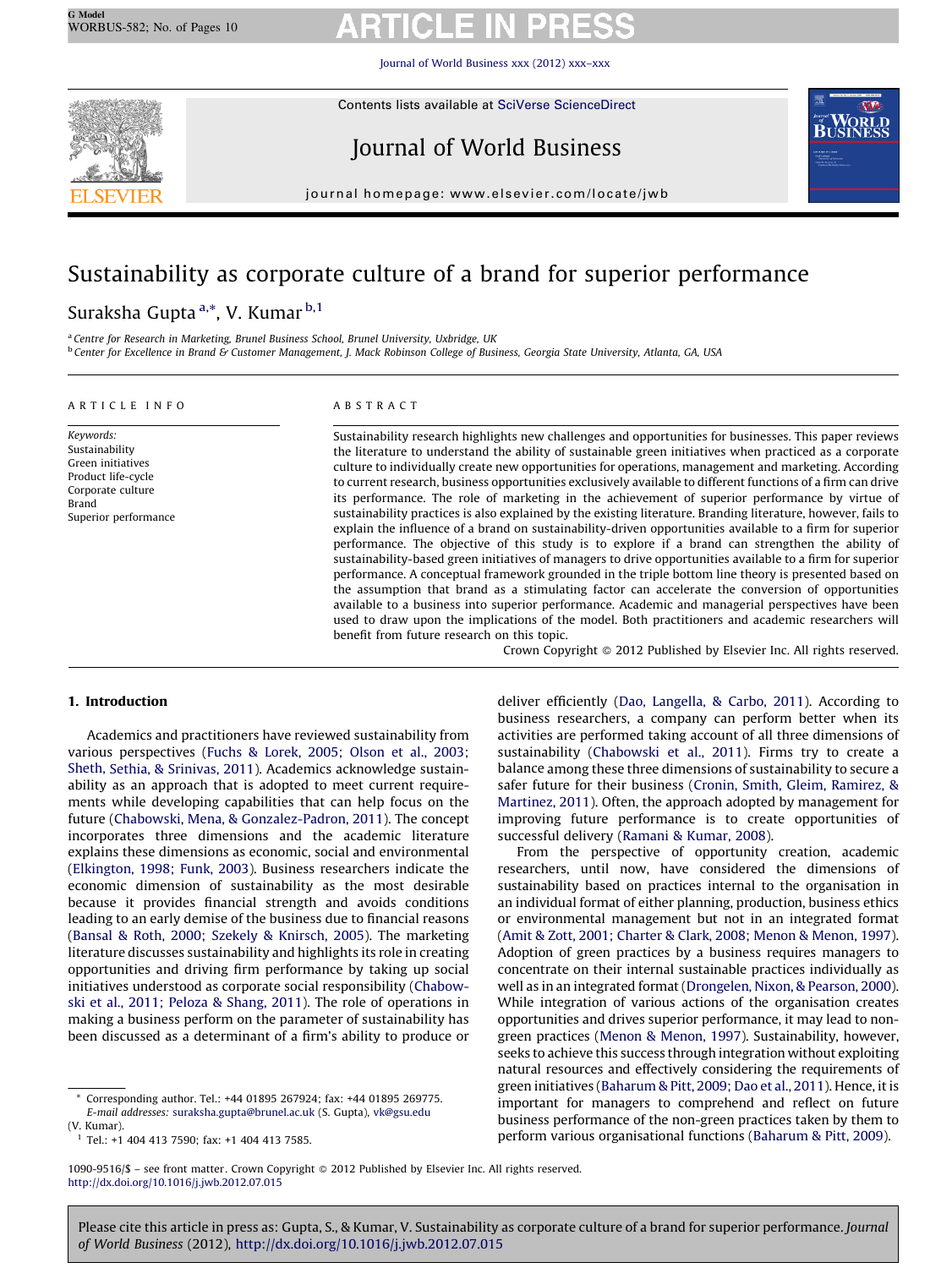2 S. Gupta, V. Kumar/ Journal of World Business xxx (2012) xxx–xxx

The effectiveness of sustainability-based green initiatives of marketing can be assessed from the ability of the firm to capture available opportunities by creating a differentiation for improving its future performance (Bose & Luo, [2011](#page--1-0)). The primary role of marketing in business is to understand and fulfil the needs of customers (Kohli & [Jaworski,](#page--1-0) 1990). Today, customers recognise the roles, responsibilities and actions businesses have towards the health of the ecological environment in which businesses interact and operate ([Rondinelli](#page--1-0) & Berry, 2000).

From a sustainability perspective, managing differentiation in dynamic market conditions requires companies to continue to educate and persuade their customers about the initiatives they take for the welfare of society at large (Bridges & [Wilhelm,](#page--1-0) 2008). Brands as intangible assets of the company act as a tool to be used by managers for implementing marketing techniques that are useful for informing and educating customers (Day, [2011\)](#page--1-0). Every company uses marketing techniques to communicate about its green initiatives to customers with intent to explain and highlight its contribution to the overall ecological health of society [\(Drum](#page--1-0)[wright,](#page--1-0) 1994). Similarity in the messages received from companies makes it very hard for customers to differentiate between companies based on their green initiatives (Crittenden, [Crittenden,](#page--1-0) Ferrell, Ferrell, & [Pinney,](#page--1-0) 2011). The branding literature indicates that brand communications improve brand-customer association (Rust, Ambler, Carpenter, Kumar, & [Srivastava,](#page--1-0) 2004). Sustainability-based brand knowledge drives customers favourably towards the brand and improves the long term performance of the firm. The marketing literature on brand management reflects on the ability of a strong brand to integrate all the organisational activities and lead the company towards success (Achrol & [Kotler,](#page--1-0) 1999; Amit & [Schoemaker,](#page--1-0) 1993). Authors have underpinned the concept of a strong brand into the notion of familiarity that according to the marketing literature has the ability to drive customer beliefs about the value the brand contributes or the differentiation it creates to allow managers to overcome the consequences of low levels of trust that customers may have in the company ([Chernatony](#page--1-0) & [Drury,](#page--1-0) 2006; Kent & Allen, 1994).

Not much theory is available to practitioners for explaining the ability of the brand to address the sustainability issues faced by a firm. We address this gap in research by developing sustainability-driven green initiatives as a construct that is embedded into the fundamental practices of the organisation, i.e., as a corporate culture, and the ability of this construct to provide opportunities for three prime functions of an organisation – management, marketing and operations that supplement the future performance of the firm ([Piercy,](#page--1-0) 2009). The core of our understanding is the role played by a brand. Hence, we assume two businesscentric relationships: (1) opportunities created by green initiatives as corporate culture, which are in the form of economic development, social wellbeing and environmental protection as three dimensions of sustainability; and (2) the ability of the brand to strengthen the influence of green initiatives as marketing, management and operational opportunities on the performance of a business. We use the triple bottom line theory of [Elkington](#page--1-0) [\(1998\)](#page--1-0) as the underlying theoretical foundation of sustainability for developing the constructs and conceptualising the relationships between constructs in the form of a framework. The purpose of the framework is to enable future researchers to explore the influence of their brand on the outcomes of green initiatives in terms of business performance. The research propositions represented graphically by the framework support brandoriented sustainability research. We have used product recycling through retailers to discuss green initiatives adopted by international brands and to explain the propositions and highlight managerial implications and recommendations for adoption of the framework.

#### 2. Research motivation

Individuals understand how the activities of a firm influence the ecosystem and environment in which they live in the form of climatic changes that bring calamities, which are very detrimental to mankind (Ellen, Mohr, & [Webb,](#page--1-0) 2000). Industrial recognition and the ranking of companies, such as The Best 100 Corporate Citizens presented by Forbes, highlight commitments made and fulfilled by these companies to sustainability and improve their reputation in their stakeholder communities. Chen [\(2010\)](#page--1-0) studied this issue empirically from the perspective of branding and green marketing to understand if there was any correlation between the green image of a brand, green satisfaction and green trust of consumers. According to the structural model presented by [Chen](#page--1-0) [\(2010\),](#page--1-0) green brand image, green trust and green satisfaction cumulatively encourage customers to pay more for green products. The market for green products is increasing in size and customers anticipate that companies will comprehensively create a balance between the current environmental situation and their business interests [\(Chatterjee,](#page--1-0) 2009). Marketing as an organisational function can enable companies to communicate about the approach adopted and actions taken by them as green initiatives and driven by sustainability while managing their business interests [\(Sheth](#page--1-0) et al., 2011). Communicating to customers positively about green actions influences the behaviour of customers ([Dangelico](#page--1-0) & Pujari, 2010). A conscious effort to adopt a green initiative for brands offering products can be in the recycling of products at different stages of their life cycles. This practice will enable a firm to efficiently manage the waste produced as a result of products being disposed of or returned by its customers (Rogers, Lambert, Croxton, & [Gracia-Dastugue,](#page--1-0) [2002\)](#page--1-0).

Offering second-hand products that are at a stage of either maturity or decline in their life-cycle to a new set of customers contributes to the sustainability initiatives of the firm and provides multiple opportunities for improving the performance of the business (Pujari, [Wright,](#page--1-0) & Peattie, 2003). The role of marketing in identifying customers who are ready to purchase a product at different stages of its life-cycle can successfully drive the sustainability objectives of a firm [\(Gunasekaran,](#page--1-0) Goyal, [Martikainen,](#page--1-0) & Yi-Olli, 1998). In order to be able to offer products at various life-cycle stages, it is important that firms try to build customer confidence in their products. Using a brand to provide confidence in the functional and emotional aspects of the product can be very useful to firms (Berger et al., 2002; Egan & [Guilding,](#page--1-0) [1994](#page--1-0)). Branded products provide an assurance to customers about the experience that they can anticipate from the use of the product (Snoj, Korda, & [Mumel,](#page--1-0) 2004). When second-hand products like cars are offered by a strong brand they have greater chances of being accepted by the customers (Kent & [Allen,](#page--1-0) 1994). Current academic research does not explain the role that a brand can play in creating opportunities such as driving customers to purchase second-hand products through green initiatives. Our motivation is to elicit the knowledge of academics and practitioners about (1) the ability of green initiatives to create opportunities for improving firm performance, and (2) the role played by a brand in enabling green initiative-based opportunities to drive firm performance.

## 3. Theoretical underpinning

The concept of sustainability originated in the academic literature as a concern about the deteriorating environmental and climatic situations as a consequence of the economic and social development of society (Batie, 1989; Fadeeva, 2005; [Munasinghe,](#page--1-0) [2001\)](#page--1-0). Sustainability when viewed from a business perspective has been explained in the literature as an organisational practice that

Please cite this article in press as: Gupta, S., & Kumar, V. Sustainability as corporate culture of a brand for superior performance. Journal of World Business (2012), <http://dx.doi.org/10.1016/j.jwb.2012.07.015>